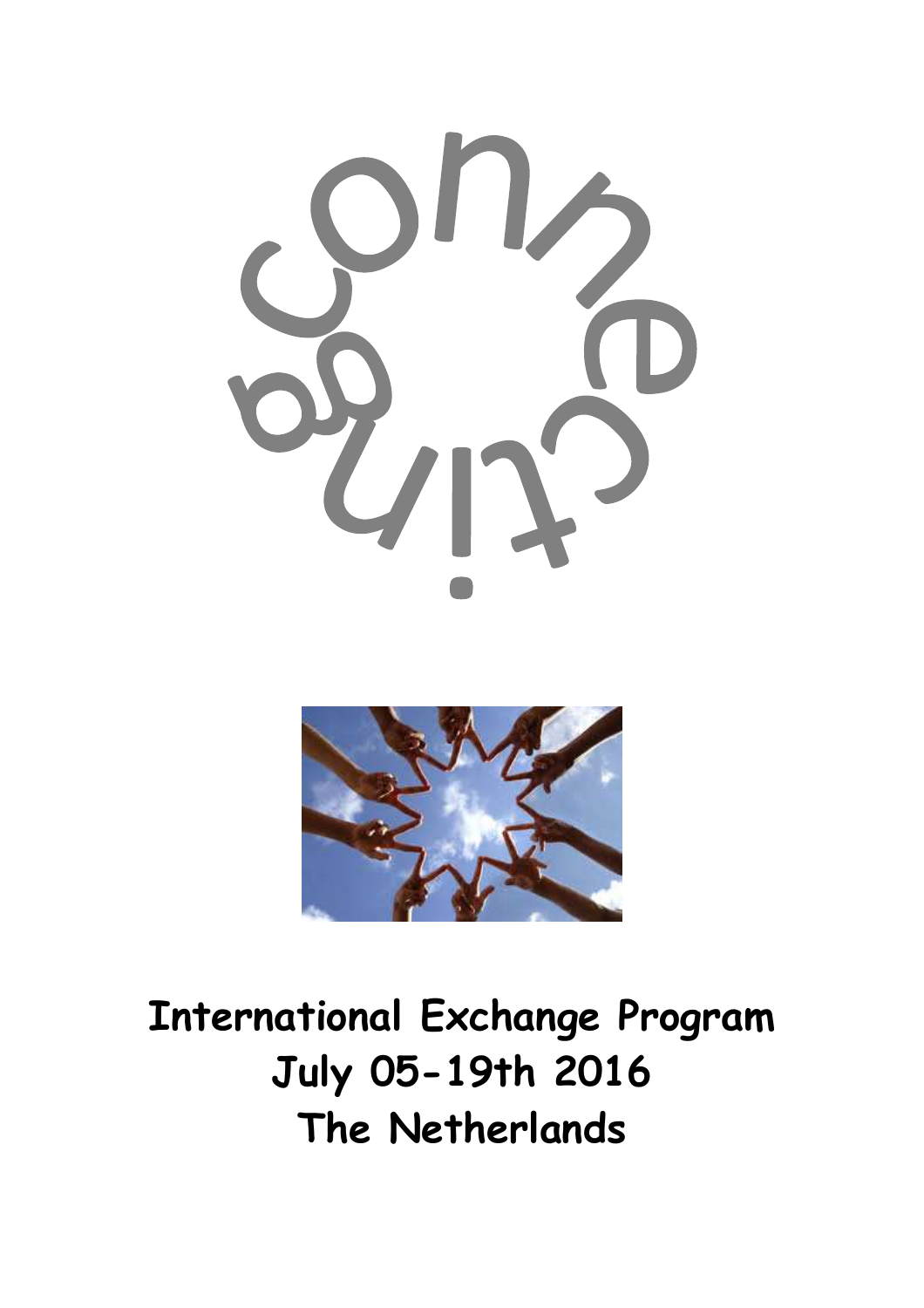### Tue July 5, Judith

Arrived at 6:25am in Amsterdam. It was like a maze getting to Customs but it was like lightening when my passport was stamped. Collected my suitcase and met Mineke van Sloten. On my way to the Grail House I recognized the culture of cycling in the Netherlands. I travelled within the bus and train system, viewed the Dom and arrived at the quaint, simple, clean 200year old building called the Graalhuis.

… greeted by Carla who passed us on her bike on her way to the House, followed by Hilda and a youth called Mariem - a Muslim. Twelve hours later, the second participant arrived from South Africa in the person of Idah. Thirty minutes later we were sitting at the table (Carla, EIly who picked up Idah, Idah, and yours truly) when Christine from Australia, floated in fifteen minutes after.

… We dispersed after a lively conversation about Amsterdam and its surroundings, future plans for the program, religion in Amsterdam and nothing less than Grailville and its recent concerns, only to be aware that the day is not done for supper will be due at 7pm (1am NYC time).

Meeting the Grail in NYC has drawn many dangling threads in my life into a beautiful weave. Thank you Sharon and MaryKay for being the vital instruments in my relationship with the International Grail.

Do you know that KLM is known as the Royal Dutch Airline?

# Wed July 6, Judith

 The day started with our daily 9:30 breakfast which consisted of coffee, tea and "me": bread, cheese, sausage, butter, jam, and peanut butter.

Carla called to order the session with the support of Ine and Mineke. The session proceeded as follows:

(i)Carla handed to each participant lovely bags which were not only aesthetically pleasing but functionally satisfying since they were full of goodies such as the schedule for the 14-day exchange program, notebooks, pens and "doppers". You should possess a "dopper". Ask Carla for one.

(2) Mineke reviewed the program using maps, schedules and handouts. In an attempt to get you enthused I will tell you that we learnt that we will be heading to Germany for three days and two nights, a museum, Brussels for two days and one night, church with catholic and ecumenical flavors and city walks.

(3) Ine provided a reading entitled "The Web of Life" which served as a basis for her motivational talk.

At 1pm we were delighted with a delicious meal prepared by Mariem who was in the best position to provide us with such tasteful and nutritious food. She was celebrating end of Ramadan, which signaled the end of a long fasting period.

Following this Hilde lead us in more than an hour of good liturgical dance. Putting us through at least six repertoires: Mother in Laws, ….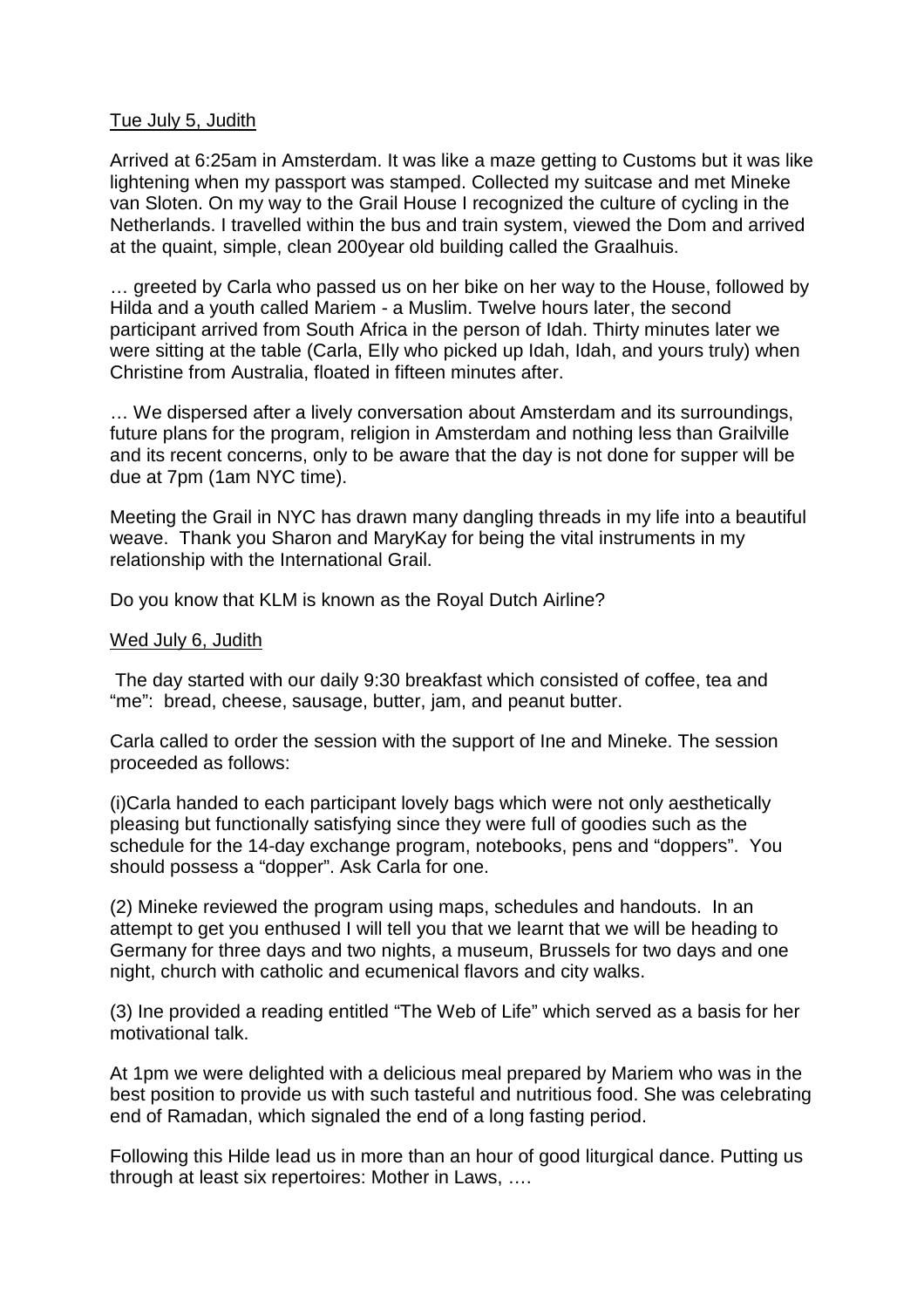Our last activity for the morning was the Reading/Writing and Meditation session around 4:30pm led by Ine who stimulated the discussing through lead questions and artifacts such as cards, playful notebooks, colored pens and pencils. We ended this session with two more dance pieces and breaked until supper.

Supper like every eating session was proceed by a pray in hymn form and again Evelien and Ank did the finest culinary piece of work which was manifested in our plates.

The day came to a close under liturgical songs such as - the antiphon of Be Not Afraid and Ubi Caritas which was sung in rounds. This session led by Carla came to a close around 9:15pm.

Thanks be to God.

# July 7, Idah

The group left for the station immediately after breakfast we all packed snacks for the journey we then walked to the train station boarded the train to Germany. At the station we were met by two Grail members, Christa Werner and Silvana Ferragutti.

They took us to a hotel near the station where we stayed for two days. We booked in and immediately left to go to a center where Silvana had a project which is for immigrants from different countries called Internationale Initiative Hochfeld.

At the center the people are taught to speak the German language and culture and history of the country. The center also has a group of women who are doing sewing and cooking lessons, kindergarten for children of the immigrants

We were introduced to beautiful women. Refreshments were served a combination of pies and vegetables and fruits. A tour around the area, containers in the park blue in color, these were used as boarding school for boys in the area.

We then went to catch a bus to another part of the town. There we were taken to visit three more projects and different churches and a Mosque.

One of the centers was used as a place for women who are victims of women trafficking working as prostitutes. The center is called SOLWODI meaning women in distress.

We were introduced to two women who worked there, one was the social worker.

We then went to the church St Peter where we were welcomed by Sister Martina who belongs to the community of Sacred Heart of Jesus. She showed us around and explained about the church.

It was sad to hear most churches in the area were no longer used for Sunday services, they are now used as centers for immigrants.

These projects are funded by the parishioners and the church. Sometimes the German government also gives them money. Most of the money comes from the second hand shop that sister Martina operates. The clothes they sell comes from the parish community The walls of center had graffiti on them: a beautiful message was painted; it was a church,

Mosque, tower between the two buildings and men, women and children

We the gathered in the meeting room had tea.

We returned to the hotel to fetch suitcases those staying at the Grail center.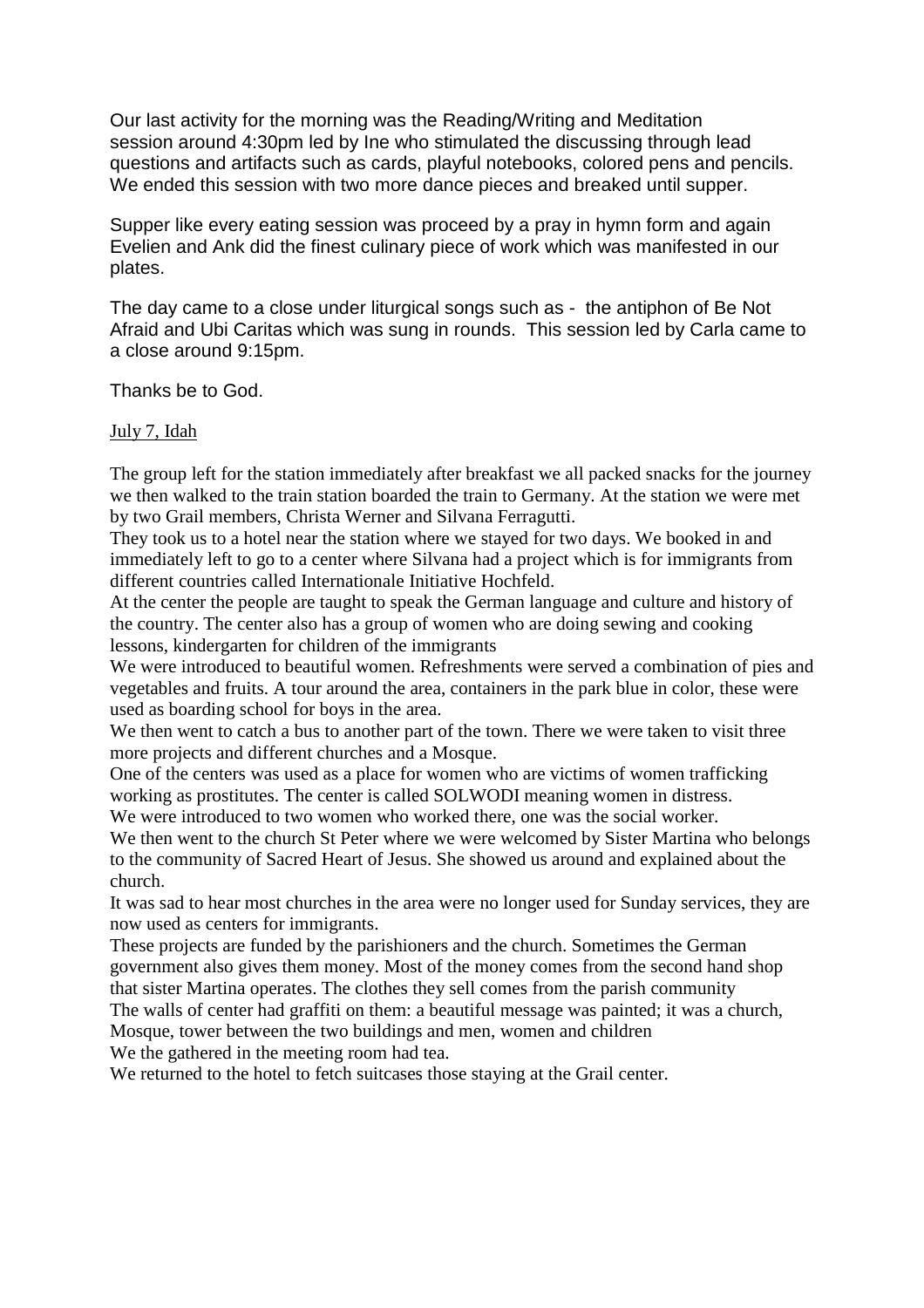The feeling that comes to me today is that with tolerance and goodwill anything is possible. It was with such joy and comradery that our grail members travelled to a Turkish neighborhood in Duisburg to visit a mosque. We were greeted by a Catholic brother named Martin who shared much of his involvement and history of the Mosque. The area had been a coal mining/steel producing town, in which he himself had worked for 10 years in the coal mine. His fellow workers were all Muslim Turks. He worked with them and broke bread with them in a plain wooden house where they cooked, slept and socialized. Five or six Turkish Muslims



bought the house (1985-89) and made it into their Mosque. The building is beautiful. There are numerous chandeliers with the 99 names of Allah engraved on them. The colors are bright and soft. Red signifying the color of the earth and blue the color of heaven. We stood in a circle holding hands and singing Alleluia, as others in the Mosque sat or kneeled praying. It was truly magical. There was a spirit in that room that emanated joy and tranquility. Brother Martin talked of respect without domination and for us to open our ears to the word of God. We need to cultivate the notion of accepting different religions. I was very moved by the experience. After that we walked through the neighborhood, as Brother Martin stopped to talk to theology students coming to visit the mosque and asked children coming home from school to show us their grades (since it was the last day of school). They seemed delighted to show us. We visited a nearby church named St. Peter, where a young man, who was also the

organist to this church and was preparing for his wedding the next day. He stopped what he was doing and played the organ for us. It was a magnificent organ and we were all thrilled. We hugged and said our goodbyes. Yet another magical and truly spiritual experience. From there we walked to a Protestant Church called Salvatore's Church, 700 years old, formally a Roman Catholic Church. We listened to a very interesting docent who shared many historical facts. In 1943 during the Second World War the windows of the church were destroyed. The baptismal area is 400 years old, the clock and tower are 250 years old. There are very old bibles, 120 years old. We were all in awe of so much antiquity and beauty. It is all so possible that we could practice our religions in harmony within blocks of each other. A mosque, a Catholic Church and a Protestant Church. I am convinced of that fact.

We later had a meal together at a restaurant in Duisburg. We ate, laughed and shared our feelings about our day. When we retired to our hotel rooms, we were exhausted, but happy to have spent time together exploring and enriching our hearts and minds.

A word about the graciousness of the German Grail. They welcomed us with open arms, warmth and enthusiasm. Gathering at the Grail House was very special. It was beautiful and felt like home. The food was delicious and the conversation inspiring. I am forever grateful for their hospitality. As Brother Martin would say, "We all need the Good Spirit of God.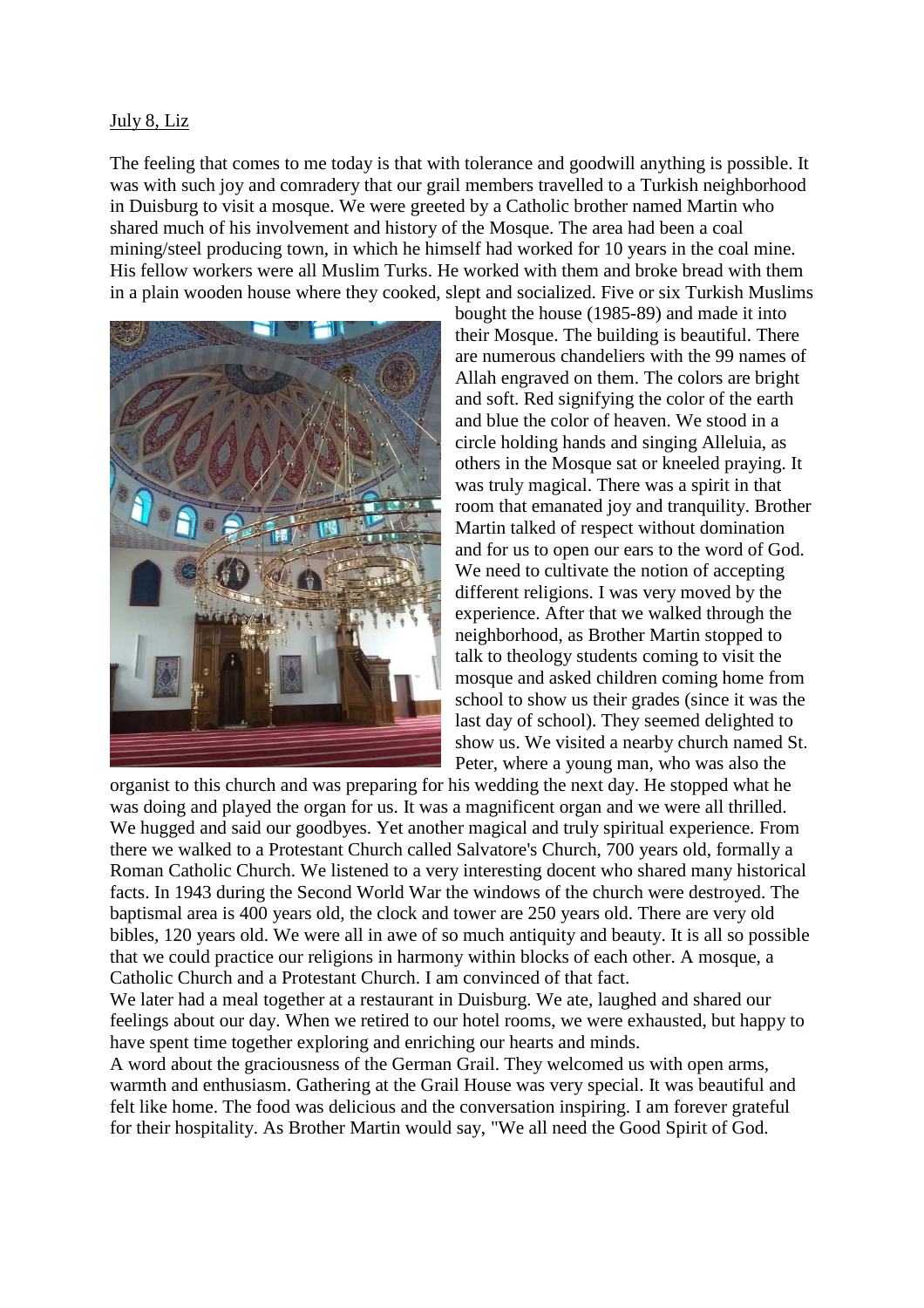# Saturday July 9, Fuva

Meeting at the Grail Center in Mülheim - evaluation of the program; where all participants raised positive aspects of the 3 days in German.

First Silvana, Christa and Gerda introduced the German Grail for us and the activities that they have; some connected with all activities of the initiatives that we visited and some that involve a conversation around a chosen theme when they invite friends to join.

A discussion relating to the continuation of the Grail in Germany was raised also, and everyone gave some possible solutions such as: invite more young people from Universities, High Schools and make the Grail House a space for readings, conversations among them with orientation.

The Group also raised questions related to how we all can communicate in order to give information of what is going on in our countries. And one of the ideas was to create an email network, where everyone could send something per month or per semester.

We had also there a delicious lunch together with Italian pasta, and for desert ice cream. And after that a goodbye to Gerda, who was not going with us to the station.

We went to the hotel to fetch the bags and after that straight to the station.

Moments to save - we felt a big challenge for the Grail internationally in terms of the guarantee of continuation in some countries with more elderly Grail members. But for a continuation process, we need to train and instruct other young women and involve them in the activities.

And that does not happen automatically, it needs many things such as a formation process and a research in terms where we can find people interested in joining the Grail, in order to achieve good results.

Travelling back with Christa to Utrecht was so special, so we could be with her for more days.

Leaving Silvana who for the 3 days was enthusiastically taking us to special places, which we will never forget. She did a wonderful job.

# July 10, Luz

The day started at 10.30 AM with a breakfast prepared by Carla and Mariem. We went out at 11.45 to catch the 12.30 English mass at Saint Augustine Church. The Gospel was about the Good Samaritan. What must we do in order to be saved? "Love our neighbor as we love ourselves". To be neighbor is to be more human, one who is more sensitive to the needs, to the joys and pains of others. It is in being a neighbor that our faith is shown. The parish leaders practice their being neighbor. They offered free coffee and tea after the mass.

Another church we went to was the church of Saint James.

We also visited the Dom church, dedicated to Saint Martin. The church with the tallest tower in Utrecht. The church has survived many disasters; the middle part was destroyed by the storm. According to the curator, the church was built for the bishop and not for the people.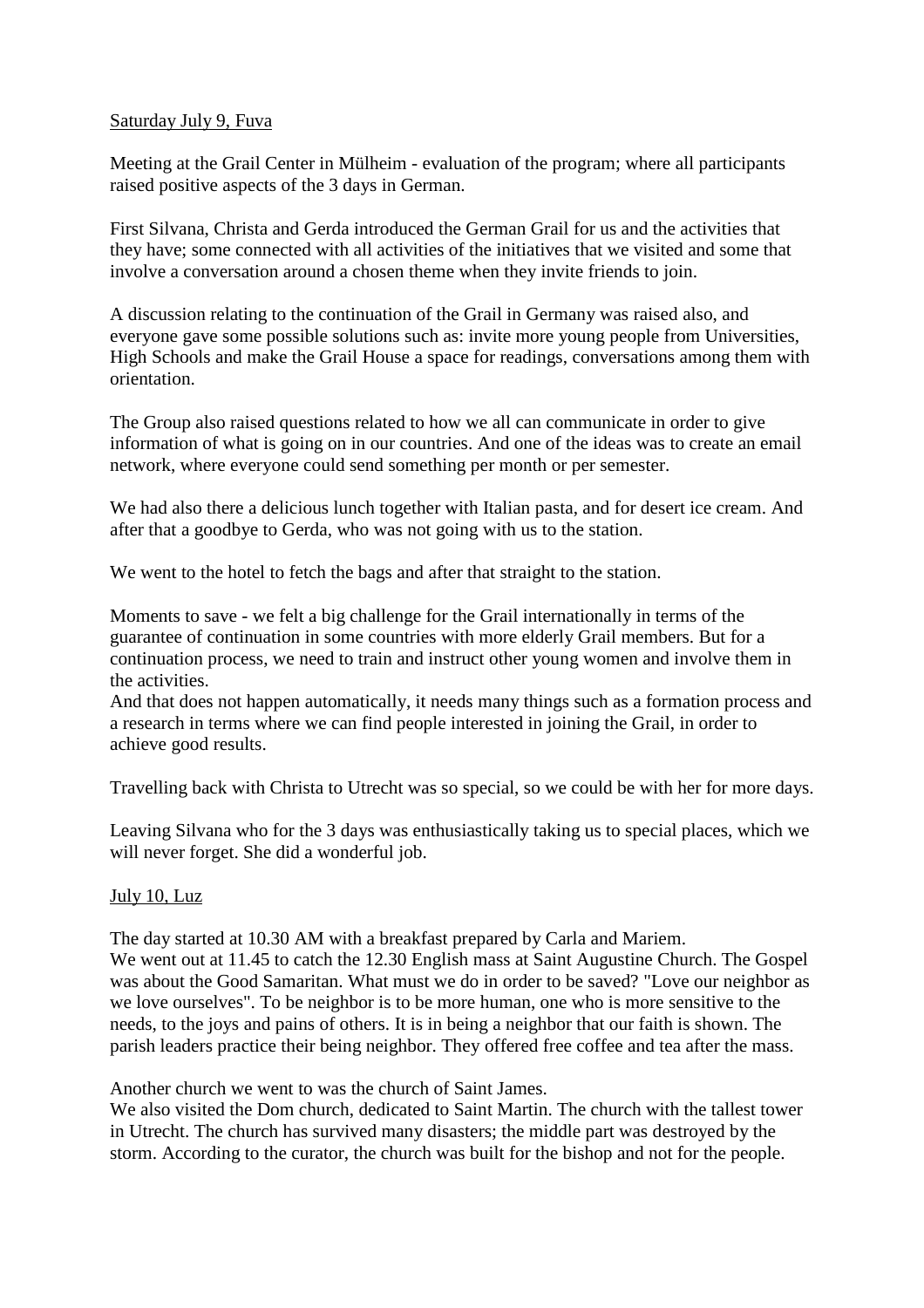There were also monks from rich families. The bishop was the head of the city and of the church. In 1580 the church was handed over to the Protestants. At 3.30PM everybody went shopping. At 7PM dinner was served. At 8.30 Carla invited us in her home, she has a beautiful garden. Home at 10.30PM.

# Mon July 11, Judith

At about 10am three cars left the Graalhuis full of occupants and travelled for about two hours to Tiltenberg. At the wheel of my car was Mineke. Our agenda outlined (i) Visit to the Tiltenberg and (ii) Guided tour of the Cruquius Water Management Museum

# Visit to the Tiltenberg

At Tiltenberg we were greeted by our host who with eagerness launched us immediately into a guided tour. First, we walked through the halls of the building formerly owned by the Grail and is now the property of the archdiocese. Visible evidence of some changes were there. There were new physical structures and internally there were changes. In the Chapel the once existing stools were replaced by benches which were strategically placed around the altar in a symmetrical fashion (see photo below). After singing the Russian Alleluia we departed from to the chapel to our next site.



We arrived at the Cemetery where we saw at least fifty tombstones of Grail sisters whose birth and death dates ranged from the early 19th to late 20th century. The cemetery was situated away from daily activity, well kept with a very visible grail(cup) embossed in the sand. Those grail members present who knew the history were able to

point out the graves of the original five grail members. Mineke van Sloten conducted an interactive exercise in which we read a piece written by Mia van der Kallen who was buried there and was one of the five students of Father Van Ginneken and the first members of the Women of Nazareth.

On our way back to the building, we passed the Bishop's house. As we arrive at the main building, we were just in time to participate in the regular 12:30pm mass which was conducted by two bishops and a priest.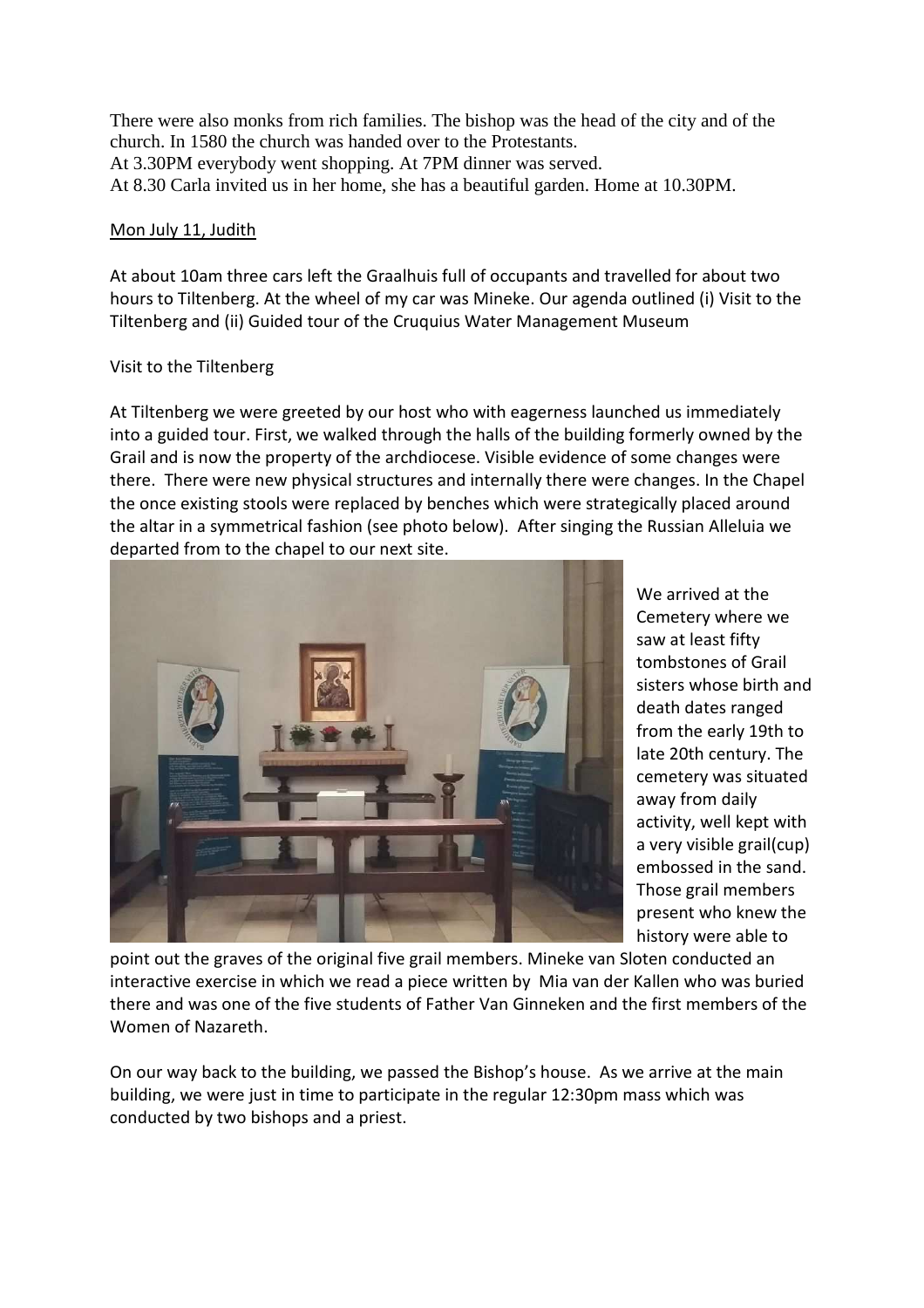Guided tour of the Cruquius Water Management Museum

Moving away from Tiltenberg, we came closer to the Cruquius Museum. There, we viewed a 12- minute documentary on Water Management, following which our guide took us on a tour of the water management operations.

We heard all about dikes, dunes, sand, ice cap, windmills, salt, water rabbits, Delta Plan, pump stations, electricity, steam engines, coal, mud, locks, circular canals, polar stations, diesel and good soil.

How do all of these things which were necessary for the survival of the Netherlands, related to each other in the production of the world's greatest success in water management?

Simply put, the bad guys were: ice caps, salt and water rabbits. The ice cap caused the water levels to rise, while salt and water rats eroded and shortened the life of the dunes and dikes. The good guys were the pump stations, steam, electricity, steam engines, coal, mud, locks, circular canals, polder stations, diesel and good soil.

We see the interaction of these good guys outlined in the Delta Plan, which outlined the ways and means to drain the massive amounts of water, that oftentimes rise to very threatening levels into circular canals. From 1641 to 1912 and variety of energy and power producing mechanisms was used. For example, in the early years windmills, horses and coal. As technology and wisdom increased these "primitive" means of energy producers were replaced by much more efficient conduits likes electricity and diesel and even combinations of the energy producers to provide energy for the pumps. Dikes and dunes were built around the land and the draining was done in a collection of areas known as polders. To safe -guard against the flow of the water locks were designed and used in some strategic places.

Very positive things came out of this exercise without intentionality; such as from the mud came very fertile soil which allowed the farmers to produce in quantity and quality and at the end of it all the 4.6million dollars which was the cost of the entire water management exercise was earned back through the farming.

The day of this very informative, intellectual stimulating and personally satisfying day came to an end with supper on the grounds of the Museum de Cruquius. The journey back to Utrecht began; arriving at Nienwegracht 51 safely with the blessings of God the Father.

# July 12-13, Priscilla, Brussels

Meet Didine, Karen, Patricia, Sister Andrea

Common goal of Grail women in Brussels:

- connections with others groups & NGO
- what can be done about
	- a. human trafficking
	- b. social injustices
	- c. racial discrimination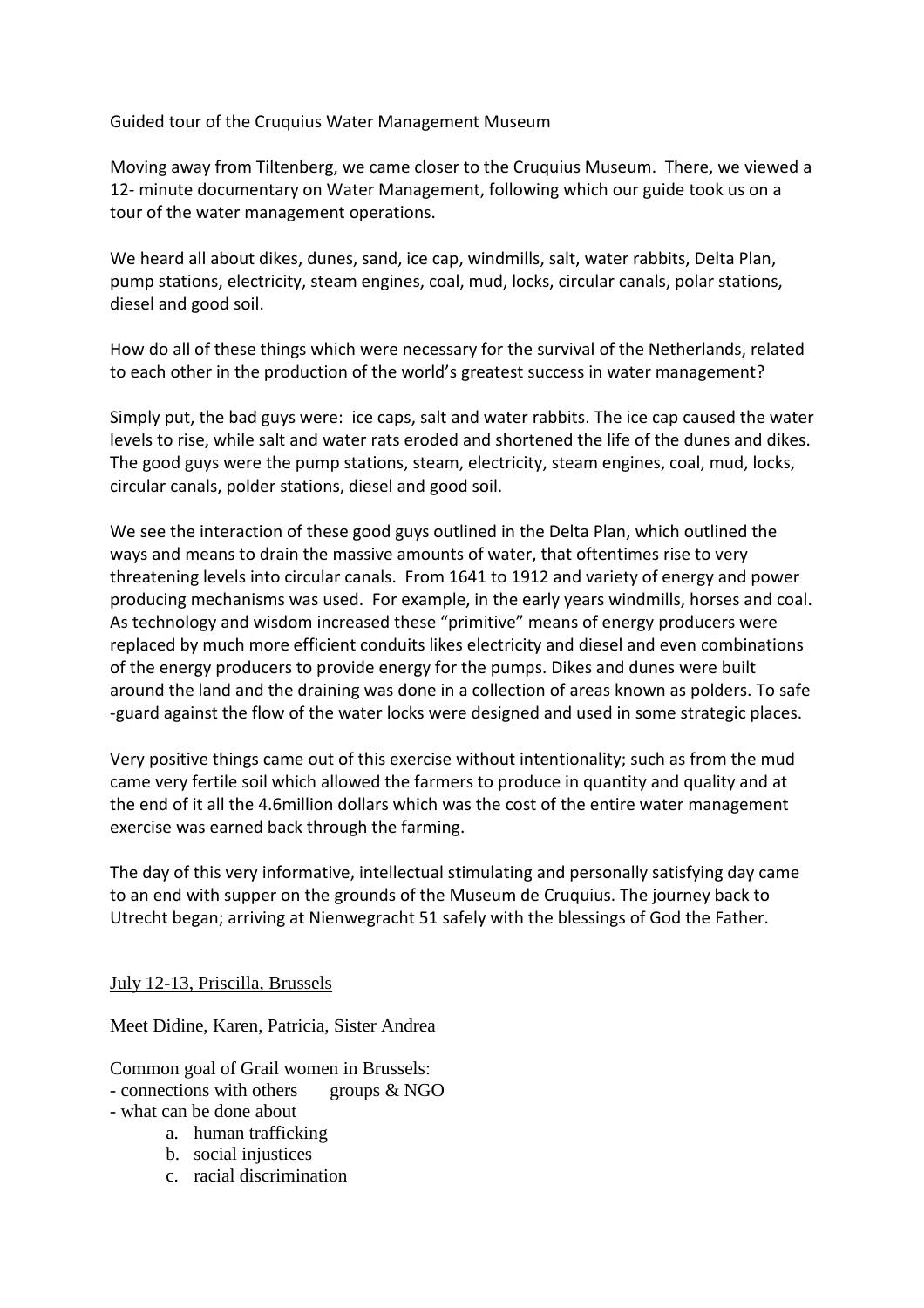- d. prostitution
- e. illegal migrants
- f. asylum seekers

# Goals

- a. legal assistance
- b. social support
- c. help migrant refugee
- d. to have a long term program
- e. help them find work

#### Links & connections

- a. sister Andrea of the Good Shepherd convent
- b. Payoke
- c. Sawa org. in Belgium
- d. Stephanie of CEJI / BELIEFORAMA giving seminars, training others to be trainers
- objectives

be inspired to work to help these victims of hatred  $\&$  social injustices  $\&$  to obtain peace.

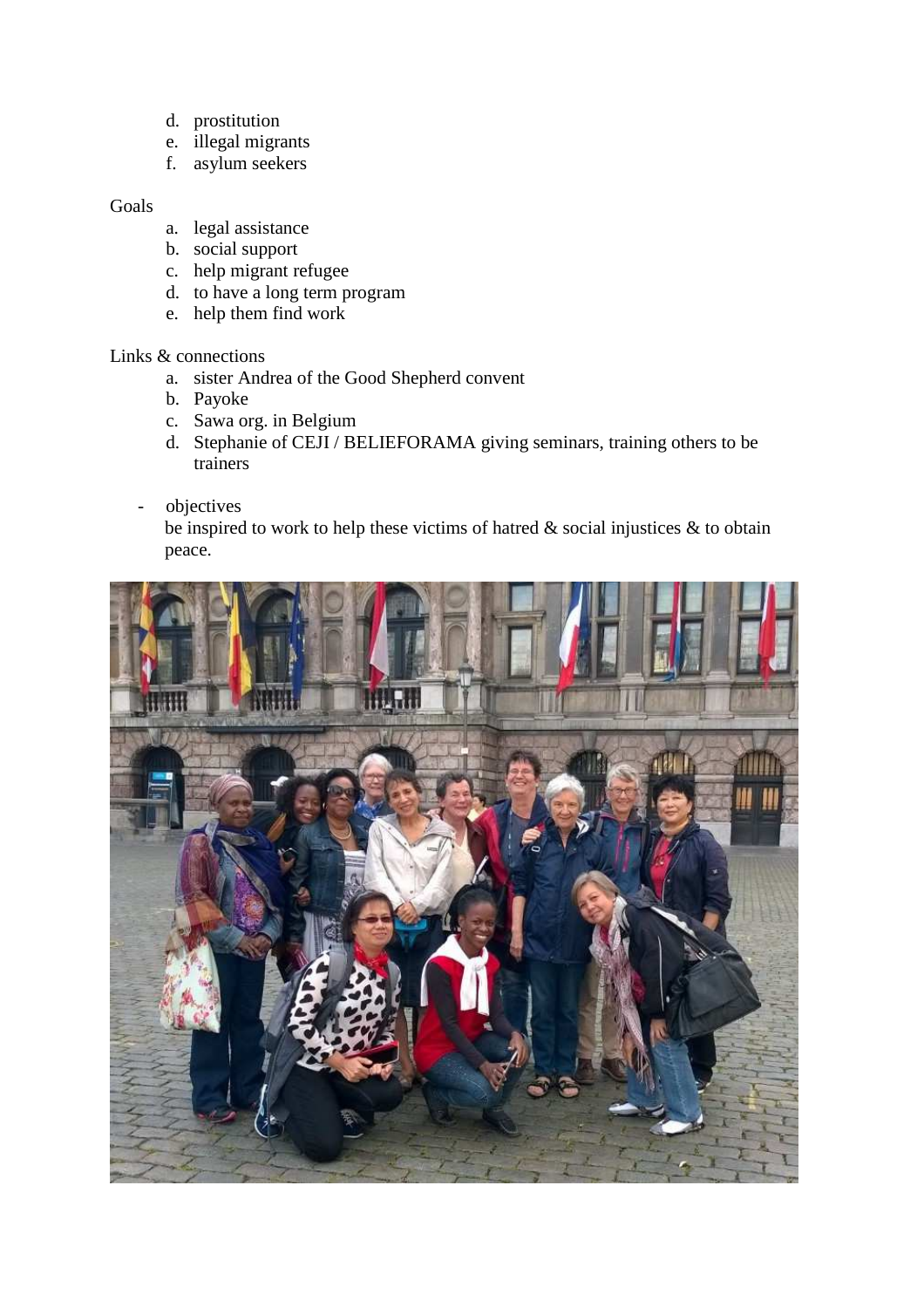### July 13, Liz

Just yesterday I was walking the streets of Brussels and Antwerp, taking in all the sights and sounds of the city with my Grail members. We were met by at the train station in Brussels the day before by Didine, a member of the Brussels Grail who like the members of the German Grail reflect unbounding energy and enthusiasm.

Today (7/13/16) in Antwerp we visited a training program called Belieforama which provides an educational intervention and prevention of a growing social conflict. It is based on the premise that Europe's growing religious and philosophical diversity holds the potential for greater intercultural understanding but also greater conflict. It was created by a diverse partnership of organizations led by CEJI-A Jewish Contribution to an inclusive Europe. Our speaker was Stephanie, a lovely Jewish French woman who described the training program with wit and passion. It was interesting and thought provoking. Afterwards we had a delicious lunch at a Lebanese restaurant close by. It was so enjoyable to share our feelings about the presentation with our group and also continue to get to know the Brussels Grail members. From there we boarded a bus headed to another program called Payoke, a project that assists victims of human trafficking. We walked from the bus stop through the area where prostitutes are seeking clients. It looks like you are walking into a shopping mall, but instead of mannequins dressed in attractive clothing standing behind a large glass window, there was a woman (young or old) in each window dressed erotically to allure customers. It is suspected that some of these women are victims of human trafficking. They are often from countries like Bulgaria, Romania, the Philippines and China. It was devastating to witness these women selling themselves to men who were walking by leering at them hungrily. Two of our Grail members were in tears. It was heartbreaking. Around the corner was Payoke. Their Project Manager did a presentation for us. She spoke of the history of Payoke and their work against human trafficking, as well as their project of assisting women victims to return to their home country safely. She and her staff face many challenges in their efforts to help women who are so traumatized and fearful. Yet they are determined and steadfast in their efforts to make a difference. Again, the experience was inspirational and affected me deeply. We left with hugs and good-byes continuing our walk to the Cathedral and Grand Place, which were magnificent. Dinner was a few minutes further at the ancient cellar called Pelgrom. There was candlelight everywhere. Didine ordered our meal ahead of time. We still ended up taking a later train back to Utrecht, but that was fine, as it gave us more time to chat and thank Didine, Patricia, Karen and Christa (from the German Grail who joined us on this trip) for all their wonderful contributions toward making our experience so delightful and meaningful. We left to the train station from there, sadly having to say good-bye to our Grail members from Brussels and Christa from Germany.

I want to impress how blessed I feel to be part of this exchange program. Its mark on my life will be everlasting. It has been said that God is able to provide you with every abundance, so that by always having enough of everything, you may share abundantly in every good work.

#### July 14, Mineke

This day we spent in the Grail house. Carla told about the Grail history and Mineke showed a power point to illustrate it with photos and supporting text.

The founder of the Grail was the son of a beer brewer. His father died when he was five years old, so he was raised by three women: his mother, his aunt and a sister. He was supposed to lead the brewery but instead he became a Jesuit monk and a professor of Dutch language and literature at the Nijmegen University. In 1921 he gathered five female students and named them the Women of Nazareth, to start a worldwide movement and bear witness of God's spirit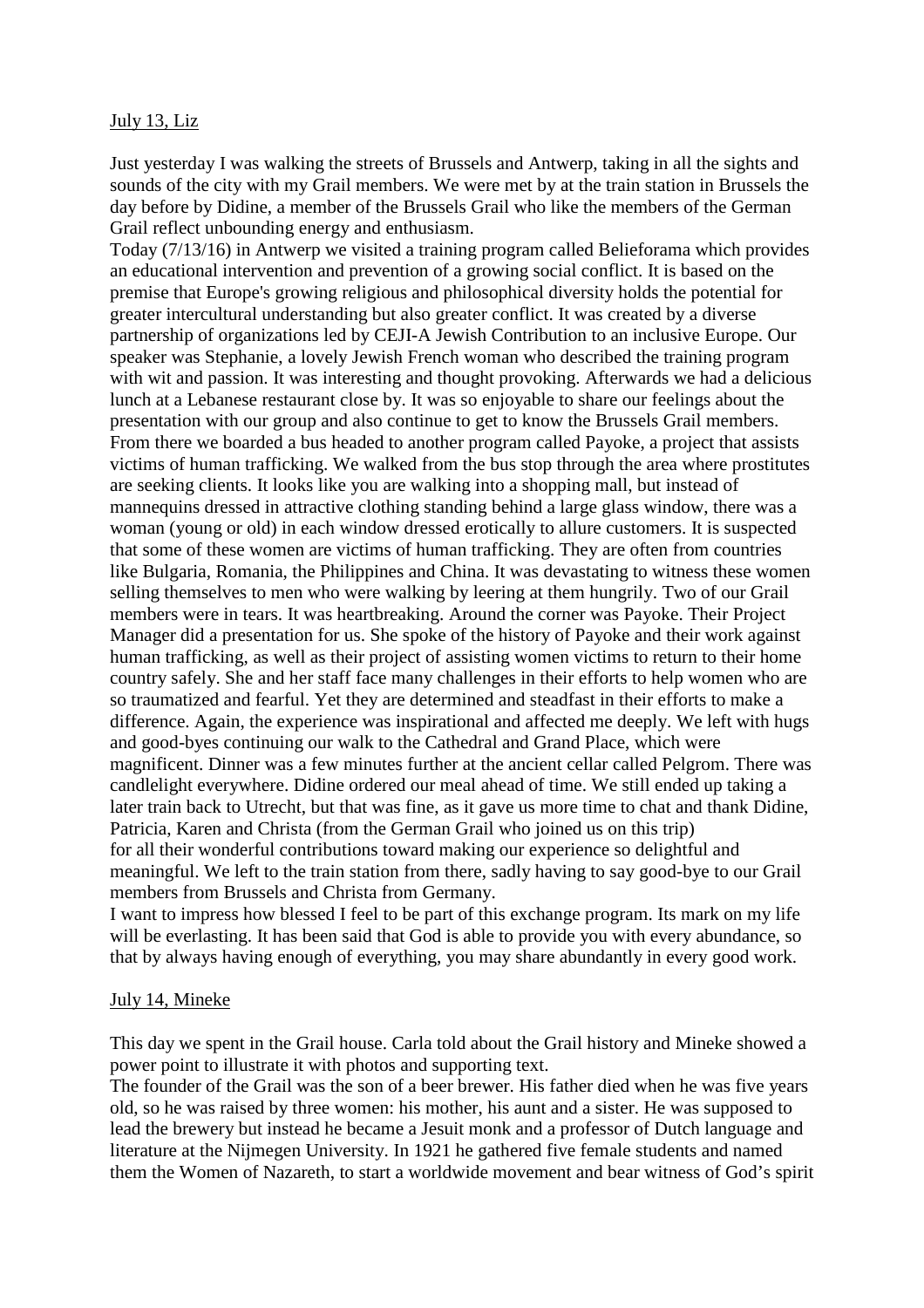among people. They were Lay women who were allowed to work independently in the church, a revolutionary idea at that time.

A new bishop asked them to start youth groups for girls instead of a University in Indonesia and they gave in to that request. That was the beginning of the Grail movement. The movement became very big, growing to 10,000 members. Huge religious games were performed with colored costumes in Amsterdam, Ireland, Berlin. World War II put an end to that. The movement was forbidden and the members had to go into hiding. After the war there was a new interest in the needs of developing countries. A school was started to prepare professional women (nurses, teachers, midwifes) for work in tropical areas: Ubbergen. Before the war the movement had already spread to Germany, Australia, and the USA. Gradually more countries joined. In the beginning there was a single president (mother Margriet van Gilse, Rachel Donders, Magdalene Oberhofer,) later followed by an elected International Presidential Team of three women.

The Grail story is one of continuous adjustment to the requirements of the, with creativity and modern means, flexible and with an open heart for the needs of the women in different societies.

In the afternoon we listened to the stories of two of the group members: Idah and Fuva skillfully interviewed by Ine. This method, called kitchen table conversation, is used in the Dutch grail to allow the elderly members to share their Grail experience with all others. The generous amount of time for the speaker and the non-intervening listeners makes it an impressive experience for everyone and the stories we heard this afternoon brought tears to some of our eyes: tears of sadness as well as gratefulness and recognition.

### July 15, Sádia - Visit to The Hague

Today we visited The Hague, which is an important city because of the houses of Parliament, the work palace of the King and the Peace Place with its international courts. We were received by Mieneke Hage. With Mieneke and Yne we went to the Humanity House where we saw photos and videos related to the war refugees.

We saw another church that has been Catholic and is Protestant now. There were the symbols of the evangelists St. Matthew: Angel, St. Mark: Lion, St. Luke: ox and St. John: eagle.

Then followed the Peace Palace. After there had been many wars in Europe 26 countries joined to achieve peace. The palace was built in 1913, after the second session (the first was in 1900). The irony is that in 1914 the greatest war of all times began. All countries of the world can bring their conflicts to this palace. It has two sections (Permanent Court of Arbitration, and International Court of Justice) and has a huge library.

And finally, we visited the Panorama Mesdag. It is a painting. It was made in 1880 by 5 people in only four months. It is an illusionist painting suggesting that you are standing on a dune looking at the beach below. Seems real. The Panorama Mesdag is a 46-feet-high illusion with a circumference of 395 feet. It was painted by Hendrik Willem Mesdag, his wife and a few friends. It is one of the world's finest, and largest, surviving panoramas.

After the panorama we went to see the real place that was painted, so could verify that some buildings were still there, but the rest is totally different now.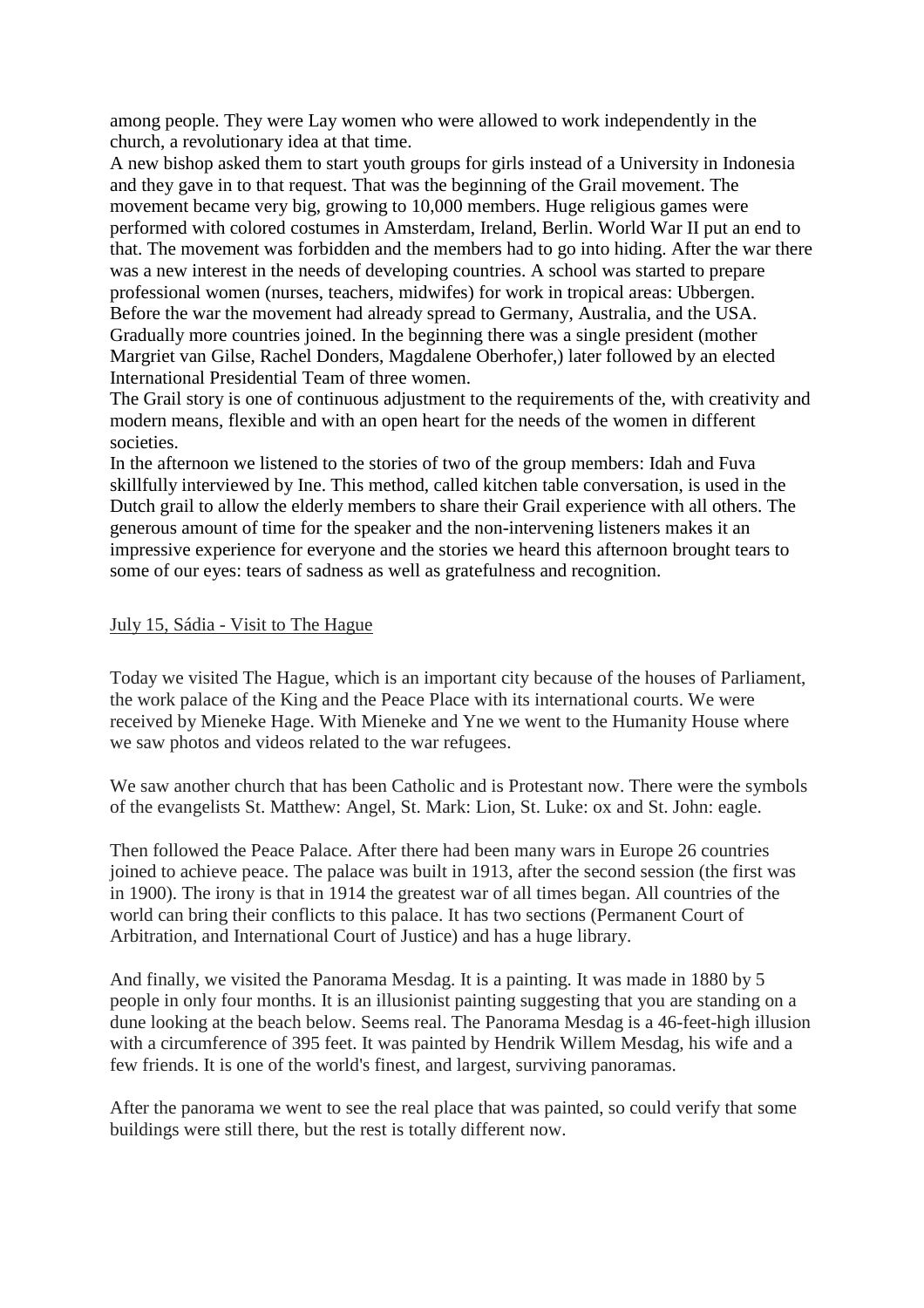Remarkable Moments: being in the Peace Palace, a historical and global place with all those records of war and the power that the house has mediating in world conflicts was very inspiring as if we had a light to continue with our challenges.

The panorama is an authentic art work; the most impressive was the way the beach, the place that served the panoramic view, after about 103 years since the painting.

In Mieneke's company, the places we visited were close to each other. Her enthusiasm was contagious.

# July 16, Christine

Saturday was a day we all looked forward to as we were to meet many more members of the Dutch grail. We all shared a delicious lunch together and then played, in pairs, many 'getting to know you' activities where we discussed such questions as' the meaning of our names; our biggest talents (this one was quite amusing at times); how and when we got to know the Grail, as well as the biggest challenges faced by the Grail in our own home-countries.' This activity gave rise to lots of cross discussion and certainly helped us all to get to know one another better and added to our understanding of how the Grail operates in countries other than our own. As well as this, friendships began to form and many of us will value the opportunity to both keep in contact with the Dutch Grail and the possibility of meeting again some time in the future.

In the afternoon we had a song-teaching session which was quite fun as the songs came from a range of different languages and cultures. There were talks given by individuals in between each song session and, later on, a small market where we were able to buy artefacts from some of the cultures represented.

# July 17, Judith - Amsterdam Dominicus Church and surroundings

9.45 AM at train station Amsterdam Dominicus church

We arrived at Amsterdam and were greeted by Chris who was our hostess in one of the greatest cities of the world - Amsterdam

Our walk to the church of Dominicus was not void of the "ohes" and the "ahes" since obviously the view was breathtaking. Once at the church we secured seats, visited the WC and walked back into the midst of a mini rehearsal of the songs/hymns that were to be sung during the service.

The service was lively with songs, readings, sharing of the bread and wine, collection. The structure of the service had missing elements of a general Holy Mass, but also had elements of a general Holy Mass. Do you think that they had "prayer of the faithful"? Do you think they sang the "Gloria"?

Our group was recognized publicly by the "female pastor" and a bit of English was spoken. Beautiful and far from boring, the services ended and then coffee sharing began.

Leaving the church we trekked to the house of Lot, a friend of Chris, who allowed us to tour her 16th (???) century house. After spending at least an hour there, Bernadette invited us to visit an area in Amsterdam where only ladies live.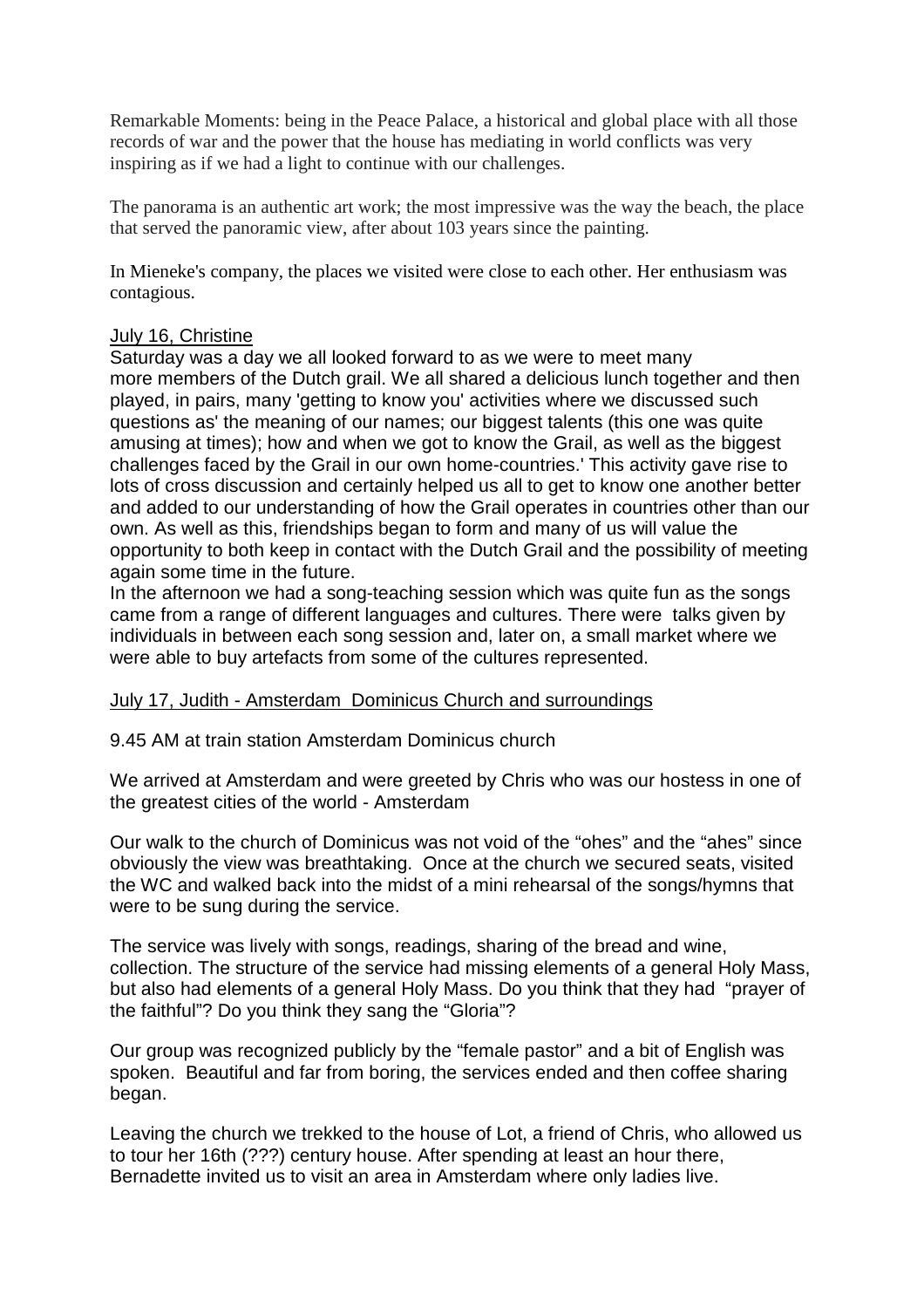# **Amsterdam guided tour, Begijnhof**

We visited the Begijnhof Kapel which was described as the hidden church, called "the Old Church". This church was moved first to the house of a rich man who had allowed the Catholics to set up a church in his house and then the St. Nicholas Basilica was built. We were able to see these sites as we moved along.



 We entered the Amsterdam Museum where we saw life sized figures of David and Goliath.

Along the way, we viewed the activities and buildings of the heart of Amsterdam which was the place where the city of Amsterdam was built. Around that area was the city hall which was taken over by Napoleon. The other sites were the Madame Tussaud Museum which is said to be the first wax museum outside of the United Kingdom (1971). We then made our way through the Red Light District and stood in front of the Salvation Army Building which was originally built to house the homeless and to feed the hungry.

We closed the tour by bidding the tour guide farewell and then our gracious hostess Chris was sent off with hearty good byes and appreciation.

Arriving at the Amsterdam Centraal we boarded the train back to Utrecht Centraal. Had a hearty supper prepared by Evlien and Ank, closed with an understanding of what tomorrow will bring from Carla. We ended the day with love and thanksgiving to our almighty Father.

# July 17<sup>th</sup>, Christine

On Sunday we headed, by train to Amsterdam where the day began with an Ecumenical service at the very beautiful Dominicus Kerk which had, centuries ago, been Catholic (like many post-reformation churches in the Netherlands). As it had outstanding artwork, look at it on www.dominicusamsterdam.nl As Chris de Leeuw was one of the parishioners she was able to tell us much of the church's history and ensured we had the best seats at the front. The church was packed and the choir who stood down in the main body of the church, had a particularly energising and talented conductor so, when choir plus congregation all sang together, it nearly 'raised the roof.' the hymns sung at that beautiful church were in various languages, which all emphasised that church's ethos of inclusiveness. As Chris was one of the helpers distributing bread and wine at Communion time this gave us an extra sense